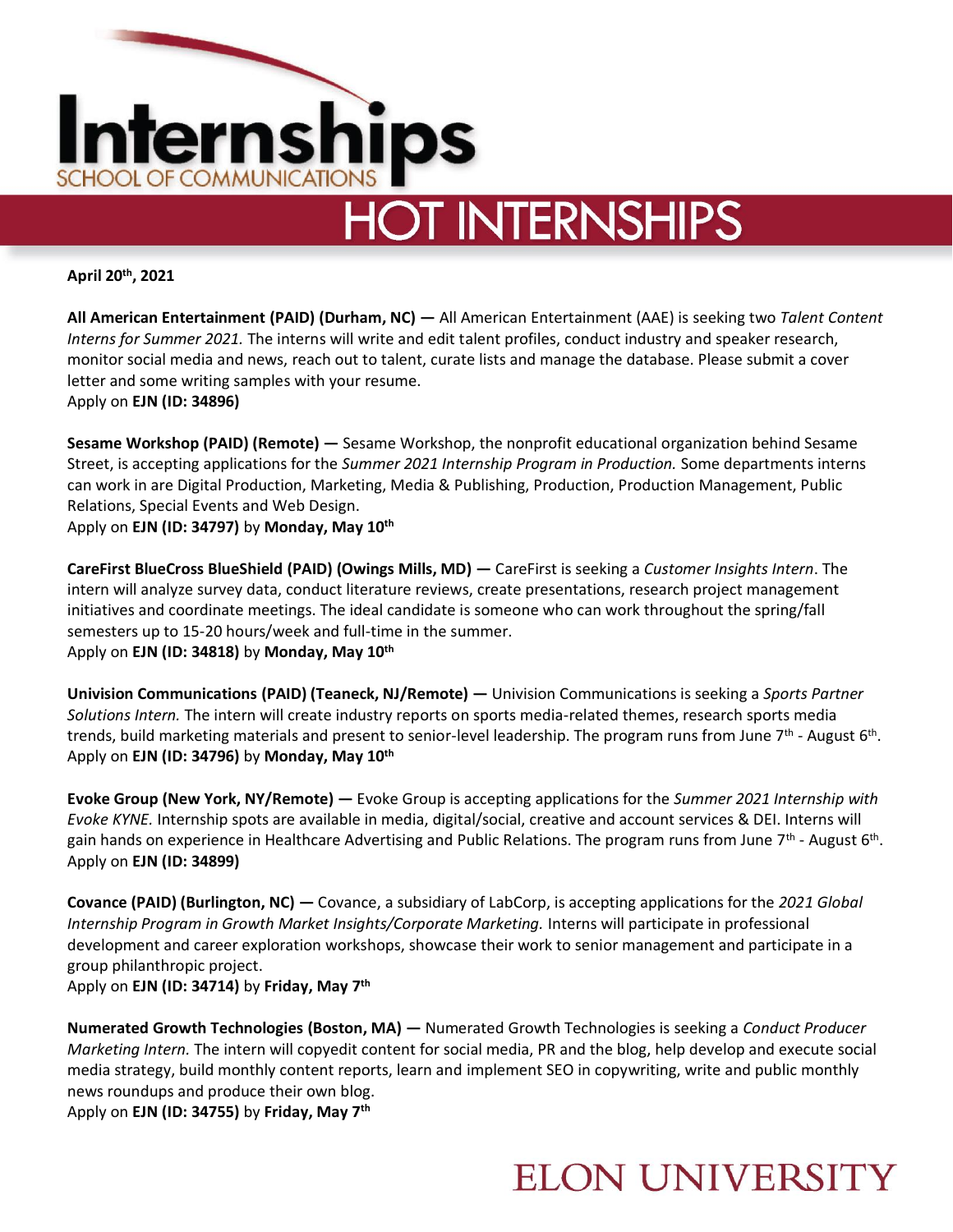

# **HOT INTERNSHIPS**

**Honeywell (Atlanta, GA) —** Honeywell is seeking a *User Experience Intern*. The intern will assist in user research and analysis, user feedback sessions and usability testing, work with the team to design and implement user interfaces, participate in the design process and translate research into practical direction for design. Apply on **EJN (ID: 34694)**

**Wellspring Philanthropic Fund (PAID) (New York, NY) —** Wellspring Philanthropic Fund is seeking a *Communications Intern for Summer 2021.* The intern will prepare content and curate images for the website, videos and newsletters, develop a 2021 social justice calendar, compile and analyze usage reports of website, newsletter and donor site, assist with drafting internal documents, help prepare presentation materials and monitor social media channels. Apply on **EJN (ID: 34671)** by **Friday, May 7th**

**Campus Election Engagement Project (PAID) (Seattle, WA) —** Campus Election Engagement Project (CEEP) is seeking interns for the *Social Media and Design Internship Program*. Interns will create graphic content, create digital media, attend weekly team meetings and manage social media including executing a social media strategy with content creation, platform monitoring and engagement. Apply on **EJN (ID: 34674)** 

**Carolina Child Psychology (Graham, NC) —** Carolina Child Psychology is seeking a *Summer Intern.* The intern will create logos, update the website to be mobile-friendly, create social media pages and share content, create online surveys and consent forms, create flyers and advertise job openings. Apply on **EJN (ID: 34680)** 

**Elon University Center for Design Thinking (Elon, NC) —** Elon University Center for Design Thinking is seeking a *Journalist & Communications Catalyst.* The student will create news articles, blogs, podcasts and other media for publication, capture center events, edit video and create marketing materials and create and oversee specialized campaigns.

Apply on **EJN (ID: 34563)** by **Saturday, April 24th**

**Cogent Analytics (PAID) (Greensboro, NC) —** Cogent Analytics is seeking a *Copywriter Intern.* The intern will create a centralized resource for client engagement by producing error-free content. Applicants must be able to manage multiple projects with short deadlines, write content that adheres to style guidelines and edit copy. Apply on **EJN (ID: 34685)** 

**Kimley Horn (PAID) (Raleigh, NC) —** Kimley-Horn is seeking a *Communications & Content Writing Intern*. The intern will write and edit content for a variety of platforms, promote employee success through storytelling, edit and proofread materials and support communications department activities. Please include a writing sample with application.

Apply on **EJN (ID: 34426)** by **Friday, May 14th**

**Kernodle Center (PAID) (Elon, NC) —** The Kernodle Center for Civic Life is seeking a student *Communications and Design Manager* to assist in shaping and telling the story of their work. The student will manage social media platforms and content, great graphic design content for programs and events, attend office events and oversee photo bank. This position will be about 8 hours a week starting in Fall 2021. Apply on **EJN (ID: 34193)** by **Friday, April 23rd**

### **ELON UNIVERSITY**